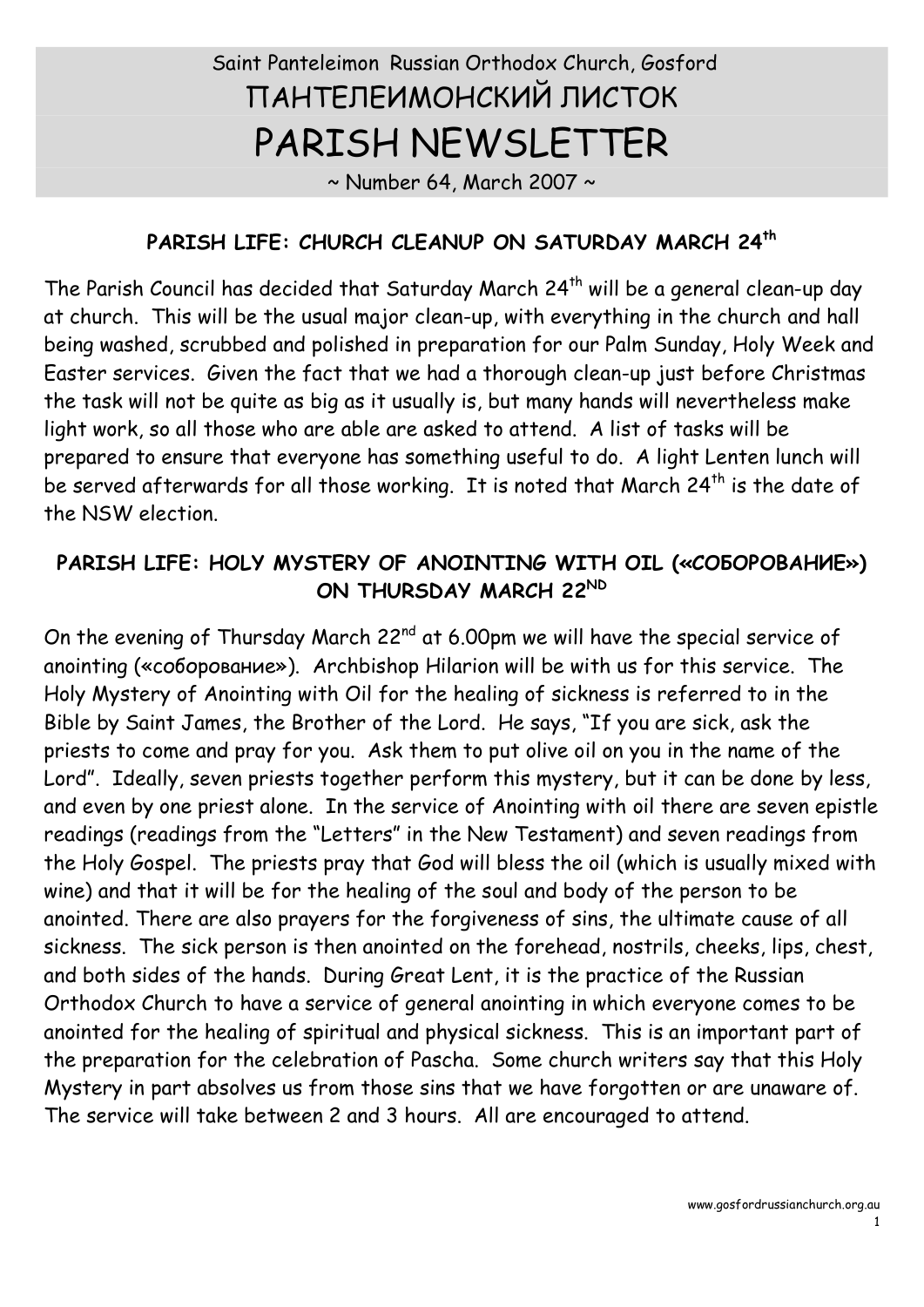### **PARISH LIFE: PARISH COUNCIL NEWS**

The Parish Council met on Tuesday March 6<sup>th</sup>. Matters discussed include arrangements for palms and pussy-willow branches for Palm Sunday; arrangements for the church clean-up on March 24<sup>th</sup>; the proceeds of the fishing competition (\$2301.50); the amount collected for Orthodox Action – Melbourne and for the Holy Trinity Seminary on March 4<sup>th</sup> (\$305.00); the scheduling of the general anointing service; the amount now owed on the mortgage (\$54250.00 of the \$127000 originally borrowed); the possibility of a church book and icon store; and arrangements for a Lenten BBQ to be held on Sunday March 18<sup>th</sup>. With regard to the fishing competition, Paul Pereboeff and Victor Bendevski reported that Craig Koppman had provided valuable assistance with organization on the day, something that the Council noted with gratitude. Father James reported on progress in purchasing software to assist with parish administration and inventory. He noted that an accurate inventory of parish property was important not only for insurance purposes, but also to avoid misunderstanding about the ownership of items within the church. The Parish Council is due to meet next on Tuesday April 10<sup>th</sup>, the first Tuesday after Easter.

#### **GREAT LENTEN EPISTLE OF HIS EMINENCE METROPOLITAN LAURUS, FIRST HIERARCH OF THE RUSSIAN ORTHODOX CHURCH OUTSIDE OF RUSSIA**

Reverend Fathers, Dear in the Lord Brothers, Sisters and Children:

I send my heartfelt greetings to all of you on the arrival of the salvific period of Great Lent, the time designated for our inner self-examination. The Holy Church summons us towards this, that we purify ourselves with augmented prayers and fasting, that we illumine ourselves with the reading of spiritually-beneficial books and approach our God and Creator, our Heavenly Father and Closest Friend, Who invites us into His Kingdom, the Kingdom of Love, Peace, Mercy and Light.

Our Lord Jesus Christ says: "For if ye forgive men their trespasses, your heavenly Father will also forgive you: but if ye forgive not men their trespasses, neither will your Father forgive your trespasses" (Matthew 6:14-15). And also: "Therefore if thou bring thy gift to the altar, and there rememberest that thy brother hath aught against thee; leave there thy gift before the altar, and go thy way; first be reconciled to thy brother, and then come and offer thy gift" (Matthew 5:23-24).

So, dear in the Lord fathers, brothers, sisters and children, in order that our prayers, labours of fasting and repentance be pleasing to God and that they gain for us the absolution of sins and the renewal of our inner strength, we must be at peace with our neighbour.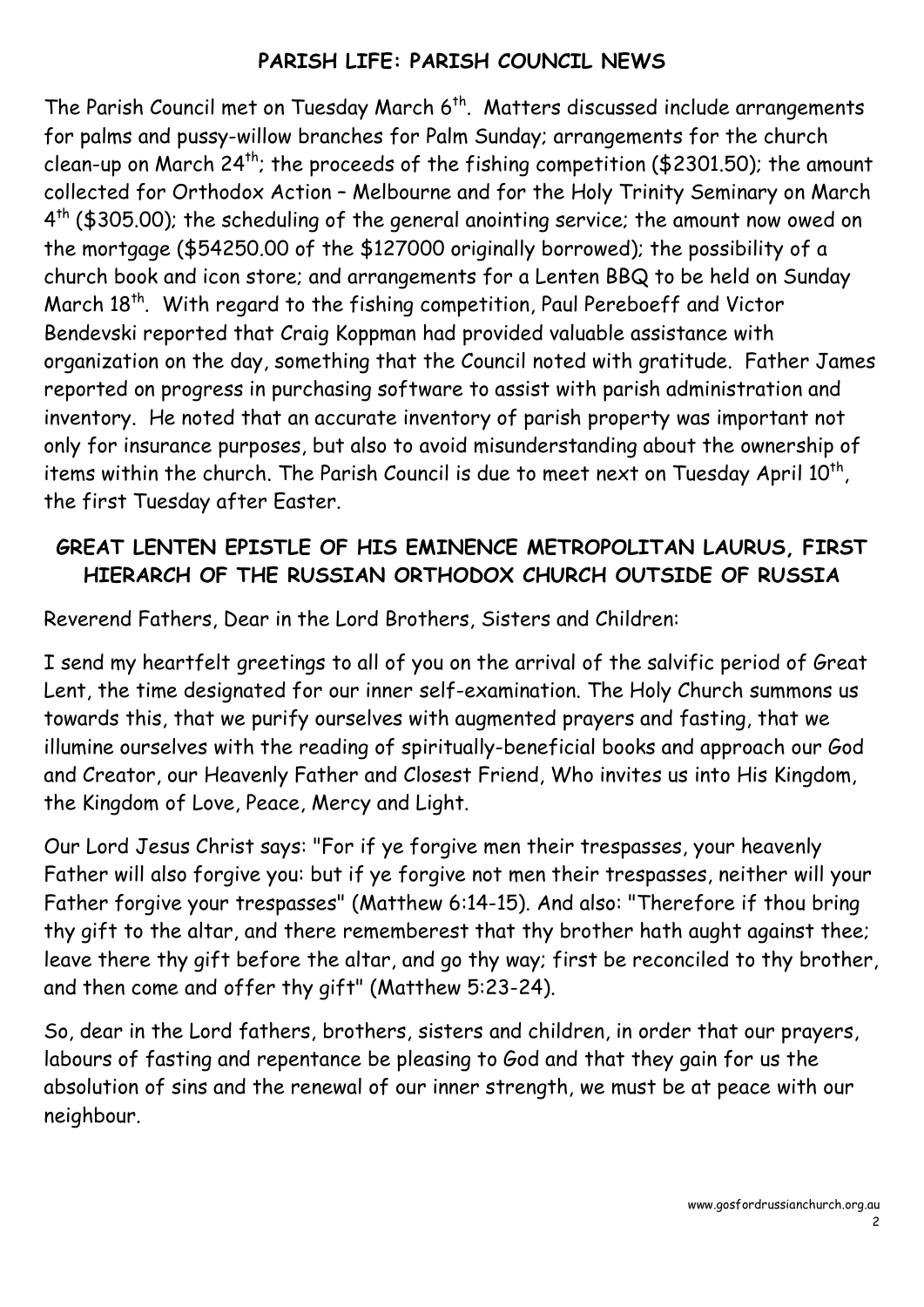In fact, how could our prayers, fasting and repentance be a pure sacrifice before God if they emerge from hearts that are filled with hatred against others? We must read the Lord's Prayer often: "Our Father… forgive us our debts as we also forgive our debtors." By keeping enmity within our hearts, how dare we utter these words of the Lord's Prayer? Would not our prayer then remain a hollow sound? Would we not be lying brazenly before God? We often hear the exclamation during divine services: "In peace let us pray to the Lord; Peace be unto to all." These words demand of us that we approach prayer having first made peace with everyone, so that we stand before God without anger or malice. Or, when the Holy Church prepares us for the worthy participation in the Divine Liturgy, she also reminds us of reconciliation and love as necessities for our fruitful communion with God and each other in the Mystery of Communion. "Let us love one another, that with one mind we may confess the Father and the Son and the Holy Spirit." In the ancient Church, in witness to this mutual love, Christians who prayed during Divine Liturgy kissed one another; now this is performed only by the priests within the altar, while all others, as they hear this exclamation, must establish love and peace for all within their souls. How dare we, fathers, brothers and sisters, perform or pray during Divine Liturgy with hostility in our hearts, and approach Communion of the Body and Blood of Christ our Savior, Who, as He was crucified, prayed for His enemies? We will truly enter into communion with God only when we expel from our hearts wrath and wickedness.

St Anastasius of Sinai recounted the story of one monk who led his life in sloth and disregard for monastic rules, who during his final moments felt special spiritual joy. The other monks were amazed at this and asked him what brings him such joy. The dying monk responded thusly: "I watched as the holy angels shredded the lists of my sins, for though I lived carelessly and slothfully, I never condemned anyone, never remembered the evils of others."

And so, reverend fathers, brothers, sisters and children, as we remember the testament of our Saviour, the call of the Holy Church, and as we immerse ourselves in the spiritually-beneficent Lenten time by taking the example of the Holy Fathers, let us strive especially to prevent enmity, hatred and anger amongst ourselves, and instead let peace, love, trust and other Christian virtues eternally abide among us. Let us try in our earthly lives to fulfill in deed the instructions of Apostle Paul to the Christians: "Let not the sun go down upon your anger" (Ephesians 4:26), "Do your best to live at peace with evryone" (Romans 12:18), "Don't let evil defeat you, but defeat evil with good" (Romans 12:21), and may the Lord help us in these holy days.

Once again I greet you all with the Great Lent and prayerfully wish every one of you reconciliation with God in His image, which is reflected in our neighbours. Let the purified heart of each one of us become the Life-Bearing Tabernacle from which the Resurrected Lord will shine forth. Let everyone see in our eyes and in our lives this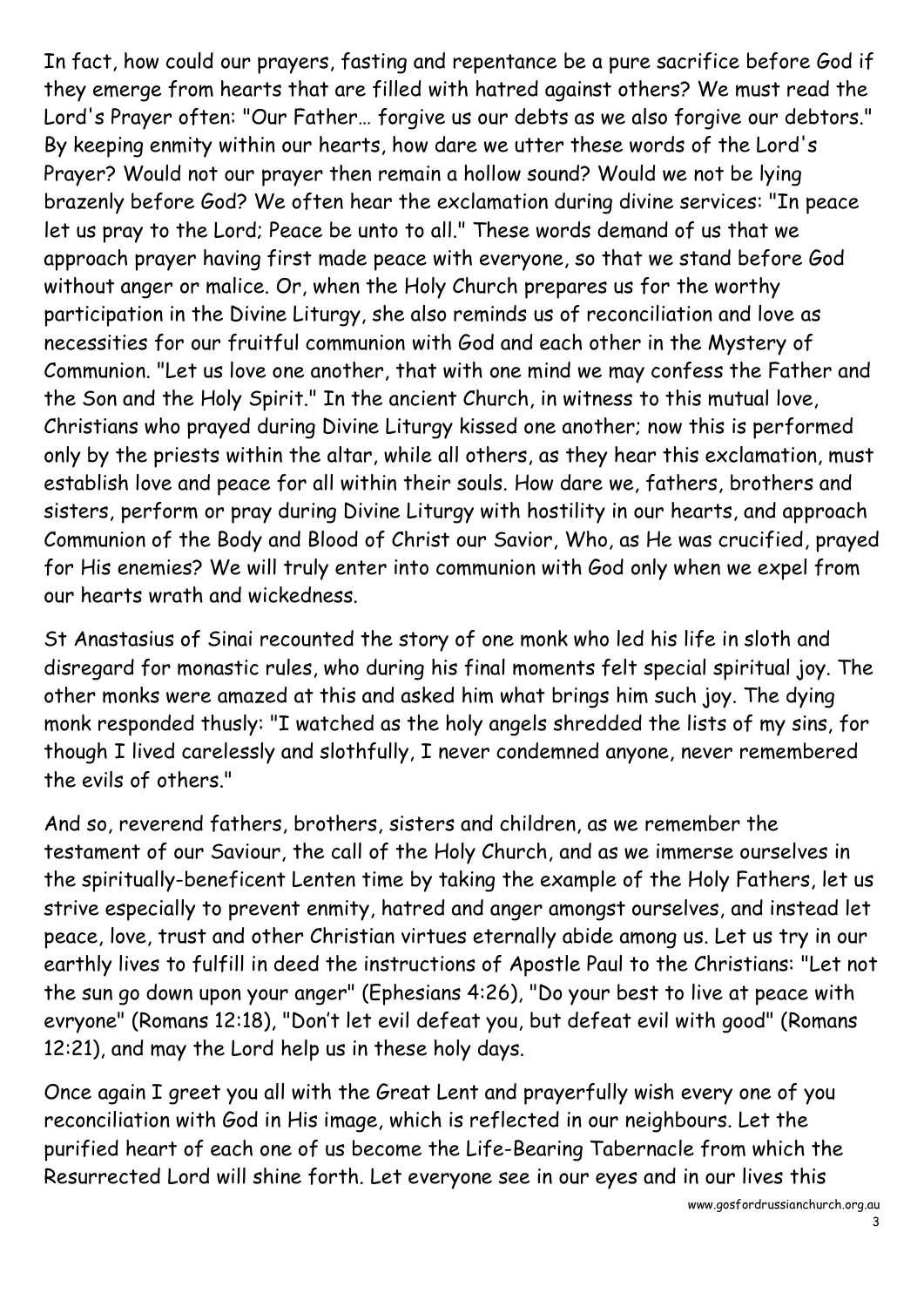Triumph of Christ over evil, over sin and over everything horrible in this world. Greeting the Pascha of Christ in this way will be the finest way to preach the truth of Orthodoxy. In this bright state, I hope, we shall approach the canonical actions which will serve to the reestablishment this year of peace and unity within the Local Russian Orthodox Church.

May this be within the souls of each one of us. Amen.

With love in the Lord, I beseech your prayers,

+ Metropolitan Laurus, First Hierarch of the Russian Orthodox Church Outside of Russia

### **ВЕЛИКОПОСТНОЕ ПОСЛАНИЕ ВЫСОКОПРЕОСВЯЩЕННЕЙШЕГО МИТРОПОЛИТА ЛАВРА, ПЕРВОИЕРАРХА РУССКОЙ ЗАРУБЕЖНОЙ ЦЕРКВИ**

Всечестные отцы-сослужители, дорогие о Господе братие, сестры и дети!

Сердечно приветствую всех вас с наступлением спасительного времени Великого поста, предназначенного для проверки своей жизни и работы над своим внутренним человеком. Святая Церковь ныне нас призывает к тому, чтобы очиститься сугубой молитвой и постом, просветиться чтением душеполезных книг и приблизиться к нашему Богу и Творцу, нашему Небесному Отцу и Лучшему Другу, Который приглашает нас в Свое Царство, Царство Любви, Мира, Милости и Света.

Господь наш Иисус Христос говорит: «Если будете прощать людям согрешения их, то простит и вам Отец Ваш Небесный; а если не будете прощать людям согрешения их, то и Отец ваш не простит вам согрешений ваших» (Мф. 6, 14-15). И еще: «Если ты принесешь дар твой к жертвеннику и там вспомнишь, что брат твой имеет чтонибудь против тебя, оставь там дар твой пред жертвенником и пойди прежде примирись с братом твоим, и тогда приди принеси дар твой» (Мф. 5, 23-24).

Так, дорогие о Господе отцы, братие, сестры и дети, чтобы наши молитвы, подвиги поста и покаяния были угодны Богу и доставили нам оставление грехов и обновление наших внутренних сил, мы должны быть в мире со всеми ближними своими.

В самом деле, как могут наши молитвы, пост и покаяние быть чистой жертвой перед Богом, когда они будут исходить из сердца, исполненного злобы против других? Мы должны часто читать молитву Господню: «Отче наш!.. остави нам долги наша, якоже и мы оставляем должником нашим». Имея вражду в сердце своем, как мы осмелимся произносить эти слова молитвы Господней? Не будет ли наша молитва одним бесплодным звуком? Не будем ли мы дерзко лгать перед Богом? Мы часто также слышим при богослужении возгласы: «Миром Господу помолимся,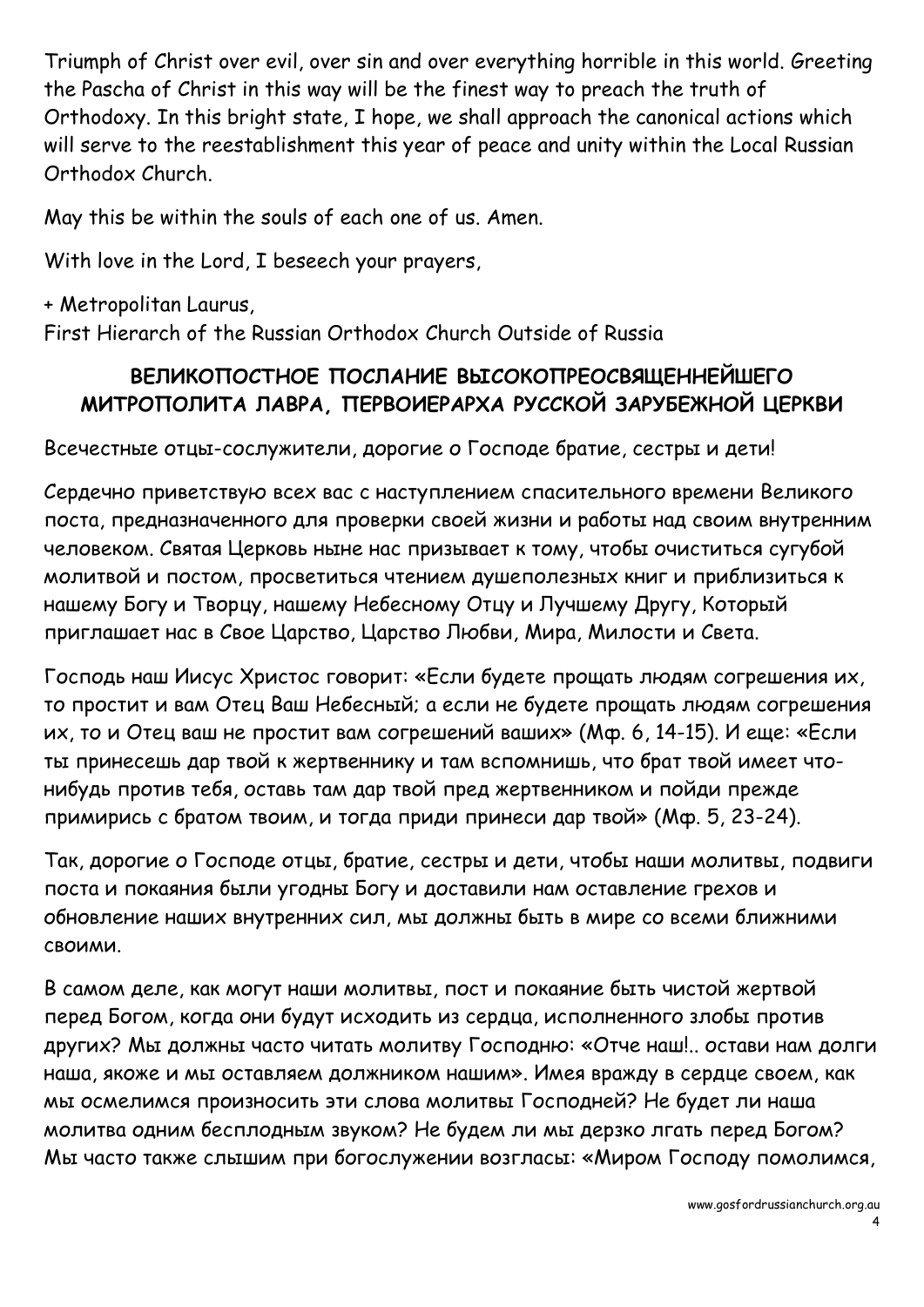мир всем». Эти возгласы требуют от нас того, чтобы мы приступали к молитве примиренными со всеми, чтобы мы стояли перед Богом без гнева и вражды. Или,<br>когда Святая Церковь готовит нас к достойному участию в Божественной литургии,<br>то она также напоминает нам о примирении и любви, как о необходимы благотворного общения нашего с Богом и друг со другом в Таинстве Причащения. «Возлюбим друг друга, да единомыслием исповемы Отца и Сына и Святаго Духа». В древней Церкви, во свидетельство такой взаимной любви, христиане, молившиеся при совершении Божественной литургии, лобызали друг друга; теперь это исполняется только между священниками в алтаре, все же прочие, слыша это возглашение, должны в душе своей водворить любовь и мир со всеми. Как же мы дерзаем, отцы, братие и сестры, с враждой в сердце совершать Божественную литургию или молиться при ее совершении и приступать к приобщению Тела и Крови Христа Спасителя, Который, будучи распинаем, молился за Своих врагов? Мы по-настоящему вступим в общение с Богом только тогда, когда мы изгоним из своего сердца злобу и лукавство.

Преподобный Анастасий Синаит рассказывал, что один монах, проводивший свою жизнь в лености и несоблюдении правил монашеской жизни, при последних минутах своей земной жизни был в особенно радостном настроении. Другие монахи удивлялись этому и спрашивали, что его радует. Умирающий отвечал им так: «видел я, как святые ангелы разодрали рукописание моих грехов за то, что я, хотя и жил в беспечности и лености, но никого не осуждал, ни на ком не помнил зла».

Итак, всечестные отцы, братие, сестры и дети, помня заповедь Спасителя, внушения Святой Церкви и углубляясь во время душеполезного времени поста в примеры святоотеческой жизни, будем особенно стараться, чтобы не укоренялись между нами вражда, ненависть и злоба, но чтобы между нами царствовали всегда мир, любовь, доверие и прочие христианские добродетели. Постараемся в нашей жизни на деле исполнить наставления апостола Павла христианам: «да не зайдет солнце во гневе нашем» (Еф. 4, 26), «будем, сколько возможно, со всеми человеки мир имети» (Рим. 12, 18), «не дадим себя победить злу, но победим зло добром» (Рим. 12, 21), в чем да поможет всем нам Господь в эти святые дни.

Снова поздравляю всех с Великим постом и молитвенно желаю всем примирения с Богом и образом Его, который отражается в наших ближних. Пусть очищенное сердце каждого из нас станет Живоносным Гробом, в котором воссияет Воскресший Господь. Пусть все увидят в наших глазах и в нашей жизни вот эту Христову Победу над злом, грехом и всем тем, что земля создала страшного. Таковая встреча Пасхи Христовой станет наилучшей проповедью истинности Православия. В таком светлом состоянии, надеюсь, мы и приступим к тем каноническим деяниям, которые послужат восстановлению в этом году мира и единства в Поместной Русской Православной Церкви.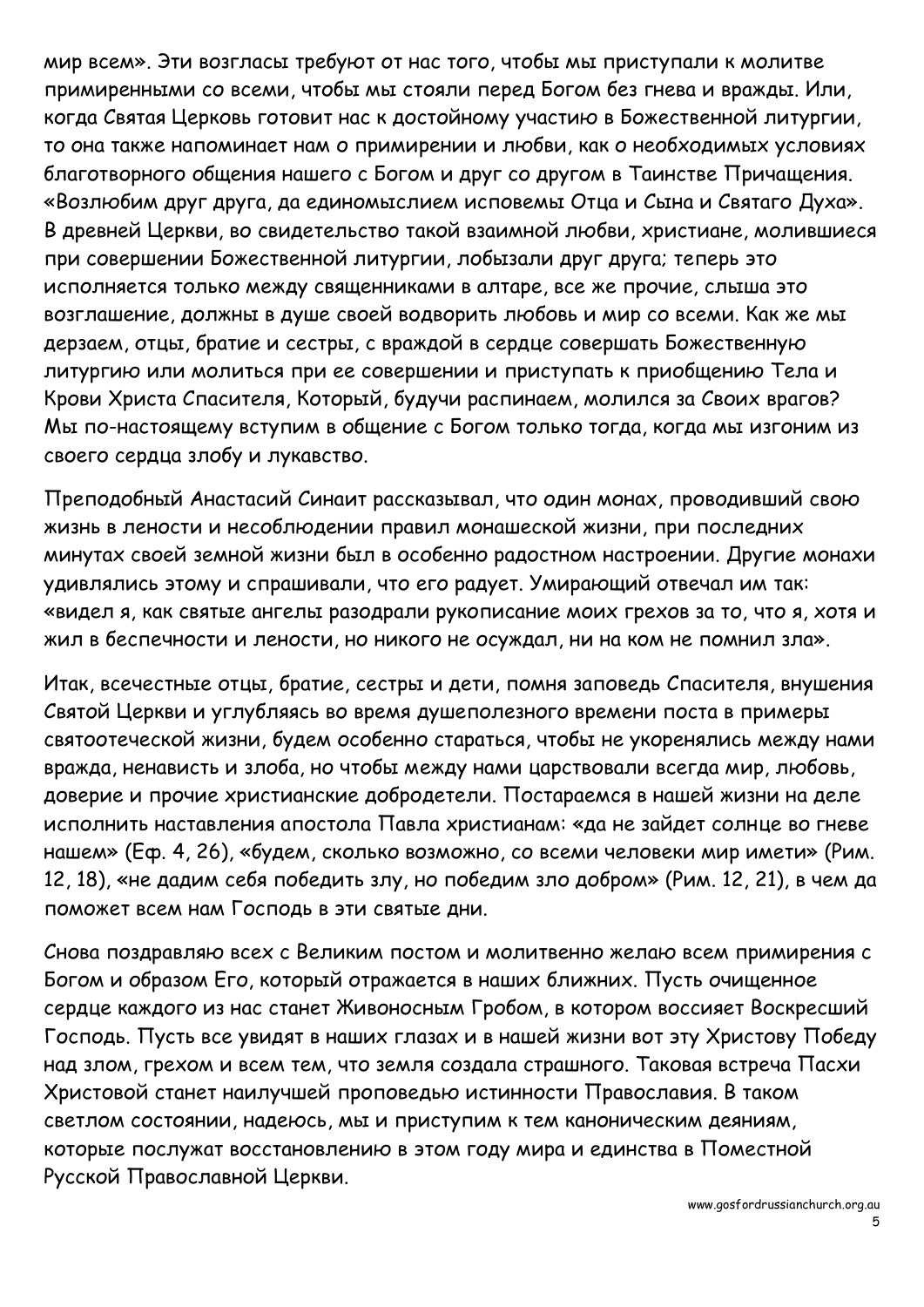Да будет это в каждом из нас, для всех нас. Аминь.

С любовью о Господе и просьбой о молитвах,

+ Митрополит Лавр,

Первоиерарх Русской Зарубежной Церкви.

6/19 февраля 2007 г.

## **PARISH LIFE: THREE YEARS AT WEST GOSFORD**

The services on March  $31<sup>st</sup>$  and April  $1<sup>st</sup>$  for Palm Sunday will mark the third anniversary of services here at West Gosford. The first services in our new church were for Palm Sunday 2004: the vigil on Saturday April 3rd and Divine Liturgy Sunday April 4<sup>th</sup>. In those three years our parish has grown and prospered, and we have as a community much to give thanks to God for. We pray that He will continue to bless us in the years ahead.

## **SPIRITUAL LIFE: CONFESSION AND COMMUNION DURING GREAT LENT**

All parishioners are encouraged to confess and receive Holy Communion at least once during Great Lent. In this parish, those who confess and receive Holy Communion on the weekend of March 31 $^{\rm st}$ -April 1 $^{\rm st}$  (Palm Sunday) will generally be permitted to also receive communion on Holy Thursday and Holy Saturday. It is possible to confess on Saturday nights when we have a service at Gosford, on Sunday mornings before Divine Liturgy, or at other times by arrangement with Father James. Those parishioners who confess to another priest should let Father James know before coming to Holy Communion so as to avoid any misunderstanding.

## **READING IN CHURCH ON GREAT AND HOLY SATURDAY**

Each year on Great and Holy Saturday there are at Divine Liturgy 15 Old Testament readings before the usual Epistle and Gospel. Although two of these fifteen readings are usually read by an experienced chorister who sings them in part, the others are shared amongst the faithful wishing to assist. Last year a number of people took a turn at reading, some in English, some in Slavonic, and one in Greek. The same opportunity will be available this year. Those wishing to assist should speak with Matushka Marie, who will be co-ordinating readers for this service.

## **ARRANGEMENTS FOR PASCHA (EASTER SUNDAY)**

As Pascha falls this year on a Newcastle Sunday, Father James will serve the midnight Divine Liturgy there, with Paschal Matins to be served at Gosford earlier in the evening. On the feast of Pascha itself, Vespers has been scheduled for 6.00pm. Paschal Vespers is a short yet beautiful service, entirely sung, and one at which all the joy of Pascha is felt. Some parishes, such as Croydon, have begun to serve Paschal Vespers much earlier in the day - at around 11.00am – so as to allow people to visit family and friends for the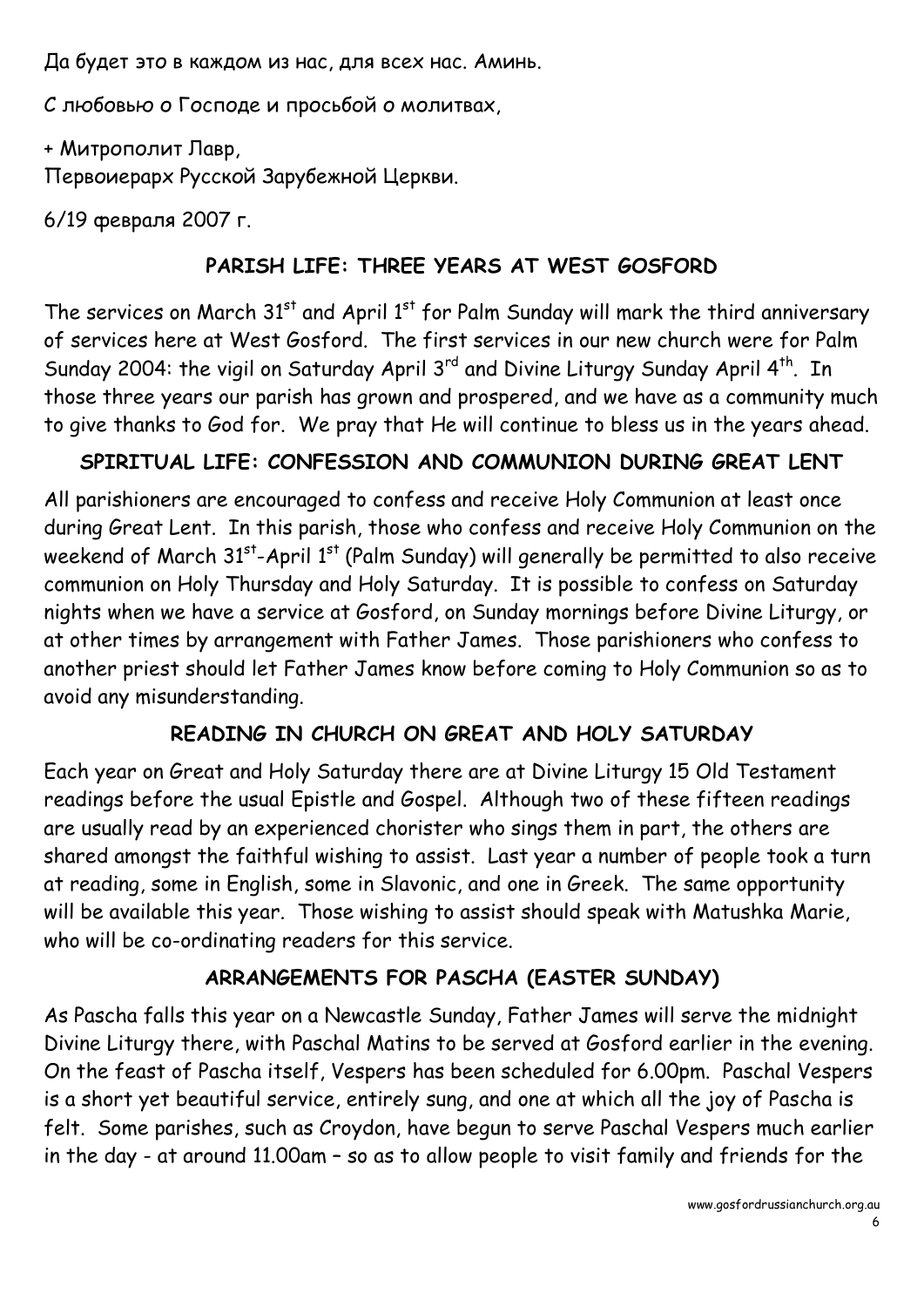remainder of the day without the need to journey back to church. If any Gosford parishioners are interested in such an arrangement, it is certainly possible to move our Vespers to an earlier time, and to follow it with a festive parish breakfast. Those interested should let Father James know. Father James plans to travel around the parish later that day visiting those unable to make it to the services, or simply continuing their celebrations at home with family and friends.

### **DIOCESAN PUBLICATIONS**

The March 2007 issue of the Russian-language Diocesan journal, «Церковное Слово» ("Word of the Church"), is now available. It includes Metropolitan Laurus' Lenten Epistle; the text of a lecture on work with youth given by Archpriest Gabriel Makarov at last year's All-Diaspora Council; a report on the 41<sup>st</sup> Diocesan youth conference held in Adelaide last December; photographs of recent ordinations and tonsures; details of a pilgrimage to Russia in July this year, to be led by Archpriest Nikita Chemodakov; and various "ukazi" or official directives concerning Diocesan life. One such directive of note concerns the appointment of Priest Alexander Korjenevski to the Blacktown parish; Father Alexander is now entrusted with the care of both Carlton and Blacktown parishes. May God help Father Alexander in his pastoral labours, responsibilities that he exercises in addition to full-time civil employment.

The Diocese has also published a collection of documents in both Russian and English entitled "The truth about the relations between the Russian Orthodox Church outside Russia (ROCOR) and the Russian Orthodox Church of the Moscow Patriarchate (MP)". Although some of these documents have been published on the internet and in the church press before now, this booklet is a useful compendium of informative materials. Copies will be available in Church this month.

## **THE PRAYERS OF THE FAITHFUL ARE ASKED FOR:**

**The sick & suffering**: Deacon Christopher; our parishioners Antonina (Tialshinsky) & Victor (Manjetny); and also for Volodymyr, Vasili, Vera, Eugenia, Olga, Galina, Tatiana and Daniel

**Expectant mothers**: Alison (non-Orthodox)

**Preparing for reception into the Orthodox Church**: Christopher

**Departed**: Metropolitan Vitaly, Irina (Kamenev), Nun Maria, George (Kraiuhin), Theodore (Tialshinsky), Lyubov (Smieska), Victor (Pulkownik), Olga (Timohina)

# **SPIRITUAL LIFE: WWW.ANCIENTFAITHRADIO.COM**

An interesting feature of the internet is web-based radio channels that allow for listeners to tune in from anywhere in the world. One such station of particular relevance to us is "Ancient Faith Radio". Based in the US, it has prayers, church music in Russian, English and Greek, talks and discussion, news, downloadable MP3 files and